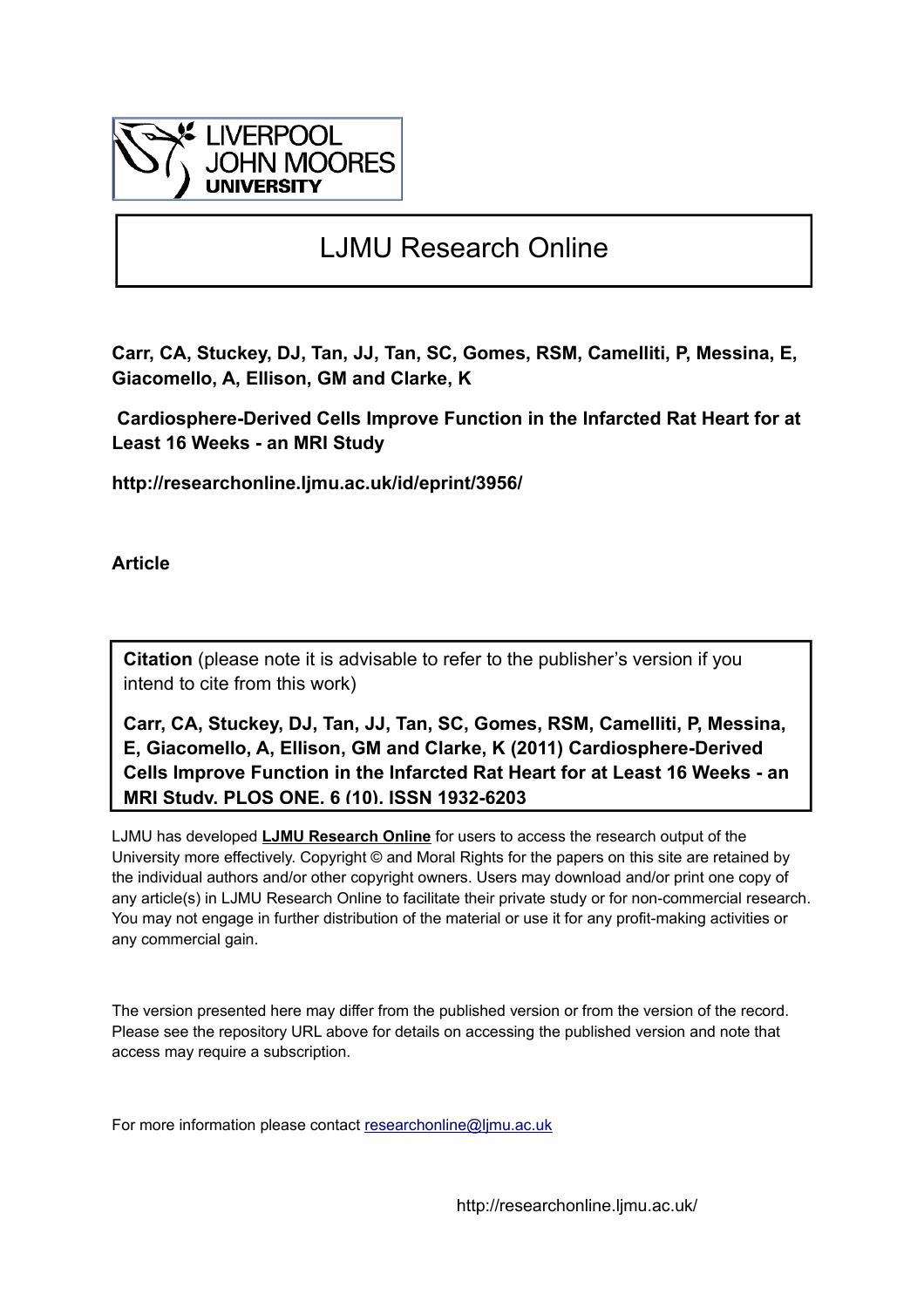# Cardiosphere-Derived Cells Improve Function in the Infarcted Rat Heart for at Least 16 Weeks – an MRI Study

## Carolyn A. Carr<sup>1</sup>\*, Daniel J. Stuckey<sup>1,2</sup>, Jun Jie Tan<sup>1,3</sup>, Suat Cheng Tan<sup>1</sup>, Renata S. M. Gomes<sup>1</sup>, Patrizia Camelliti<sup>1,2</sup>, Elisa Messina<sup>4</sup>, Alessandro Giacomello<sup>4</sup>, Georgina M. Ellison<sup>5</sup>, Kieran Clarke<sup>1</sup>

1 Department of Physiology, Anatomy and Genetics, University of Oxford, Oxford, United Kingdom, 2National Heart and Lung Institute, Imperial College, London, United Kingdom, 3 Cluster of Cardiovascular Science, Advanced Medical and Dental Institute, Universiti Sains Malaysia, Penang, Malaysia, 4 Department of Experimental Medicine, Cenci-Bolognetti Foundation, Pasteur Institute, University La Sapienza, Rome, Italy, 5 Stem Cell and Molecular Physiology Laboratory, Liverpool JM University, Liverpool, United Kingdom

## Abstract

Aims: Endogenous cardiac progenitor cells, expanded from explants via cardiosphere formation, present a promising cell source to prevent heart failure following myocardial infarction. Here we used cine-magnetic resonance imaging (MRI) to track administered cardiosphere-derived cells (CDCs) and to measure changes in cardiac function over four months in the infarcted rat heart.

Methods and Results: CDCs, cultured from neonatal rat heart, comprised a heterogeneous population including cells expressing the mesenchymal markers CD90 and CD105, the stem cell marker c-kit and the pluripotency markers Sox2, Oct3/ 4 and Klf-4. CDCs (2 $\times$ 10<sup>6</sup>) expressing green fluorescent protein (GFP+) were labelled with fluorescent micron-sized particles of iron oxide (MPIO). Labelled cells were administered to the infarcted rat hearts  $(n=7)$  by intramyocardial injection immediately following reperfusion, then by systemic infusion (4×10<sup>6</sup>) 2 days later. A control group (n = 7) was administered cell medium. MR hypointensities caused by the MPIOs were detected at all times and GFP+ cells containing MPIO particles were identified in tissue slices at 16 weeks. At two days after infarction, cardiac function was similar between groups. By 6 weeks, ejection fractions in control hearts had significantly decreased  $(47 $\pm$ 2%), but this was not evident in CDC-treated$ hearts (56 $\pm$ 3%). The significantly higher ejection fractions in the CDC-treated group were maintained for a further 10 weeks. In addition, CDC-treated rat hearts had significantly increased capillary density in the peri-infarct region and lower infarct sizes. MPIO-labelled cells also expressed cardiac troponin I, von Willebrand factor and smooth muscle actin, suggesting their differentiation along the cardiomyocyte lineage and the formation of new blood vessels.

Conclusions: CDCs were retained in the infarcted rat heart for 16 weeks and improved cardiac function.

Citation: Carr CA, Stuckey DJ, Tan JJ, Tan SC, Gomes RSM, et al. (2011) Cardiosphere-Derived Cells Improve Function in the Infarcted Rat Heart for at Least 16 Weeks – an MRI Study. PLoS ONE 6(10): e25669. doi:10.1371/journal.pone.0025669

Editor: Maurizio Pesce, Centro Cardiologico Monzino, Italy

Received February 11, 2011; Accepted September 9, 2011; Published October 17, 2011

Copyright: © 2011 Carr et al. This is an open-access article distributed under the terms of the Creative Commons Attribution License, which permits unrestricted use, distribution, and reproduction in any medium, provided the original author and source are credited.

Funding: This work was supported by the British Heart Foundation (grant number PG/07/059/23259). Dr. Jun Tan and Dr. Suat Tan thank the Malaysian Ministry of Higher Education for studentships. Dr. Ellison is a recipient of a Marie Curie International Re-integration grant from the FP7 EU Marie Curie Actions (PIRG02-GA-2007-224853). The funders had no role in study design, data collection and analysis, decision to publish, or preparation of the manuscript.

Competing Interests: The authors have declared that no competing interests exist.

\* E-mail: Carolyn.Carr@dpag.ox.ac.uk

## Introduction

The optimum stem cell for treatment of the infarcted heart has yet to be established. Despite promising studies using bone marrow cells in animal models, the results from the clinical trials have not been conclusive [1], causing a shift in interest to endogenous cardiac stem cells, which were first identified in 2003 [2,3]. Isolation and culture of these cells from biopsy samples, via the production of cardiospheres, was reported by Messina et al in 2004 [4]. Further expansion of cardiosphere-derived cells (CDCs) as an adherent monolayer [5] generated a mixed population, comprising c-kit+ cardiac progenitor cells and CD90+ cardiac mesenchymal cells, and provided a sufficient number of cells for therapy within 1–2 months. Promising data from animal studies [5,6] lead to a clinical trial (CADUCEUS; see ClinicalTrials.gov for details). However, the characteristics and efficacy of explant-derived cells (EDCs) has been questioned [7,8,9], with the suggestion that outgrowth cells from explants were haematological cells [7,9] and that EDCs were not retained in the heart following administration [8]. In response, the clonogenicity, multipotency and capacity for self-renewal of EDCs and CDCs were demonstrated [10,11,12]. Furthermore, improved ejection fraction has been reported in the infarcted rat heart at 6 weeks after administration of CDCs or EDCs [12]. As with other stem cell types [13], the observed improvement in cardiac function with stem cell therapy utilising cardiac-derived cells has been ascribed both to differentiation of donor cells, providing new myocytes and blood vessels, and to the release of paracrine factors, improving cardiomyocyte survival, activating endogenous cardiac stem cells and angiogenesis [11].

Here CDCs cultured from neonatal rat heart, and characterised using immunocytochemistry, flow cytometry and quantitative RT-PCR, were labelled with fluorescent MPIOs and with DiI cell tracker dye and administered to the infarcted rat heart following reperfusion. The limited retention of administered cells has beset

PLoS one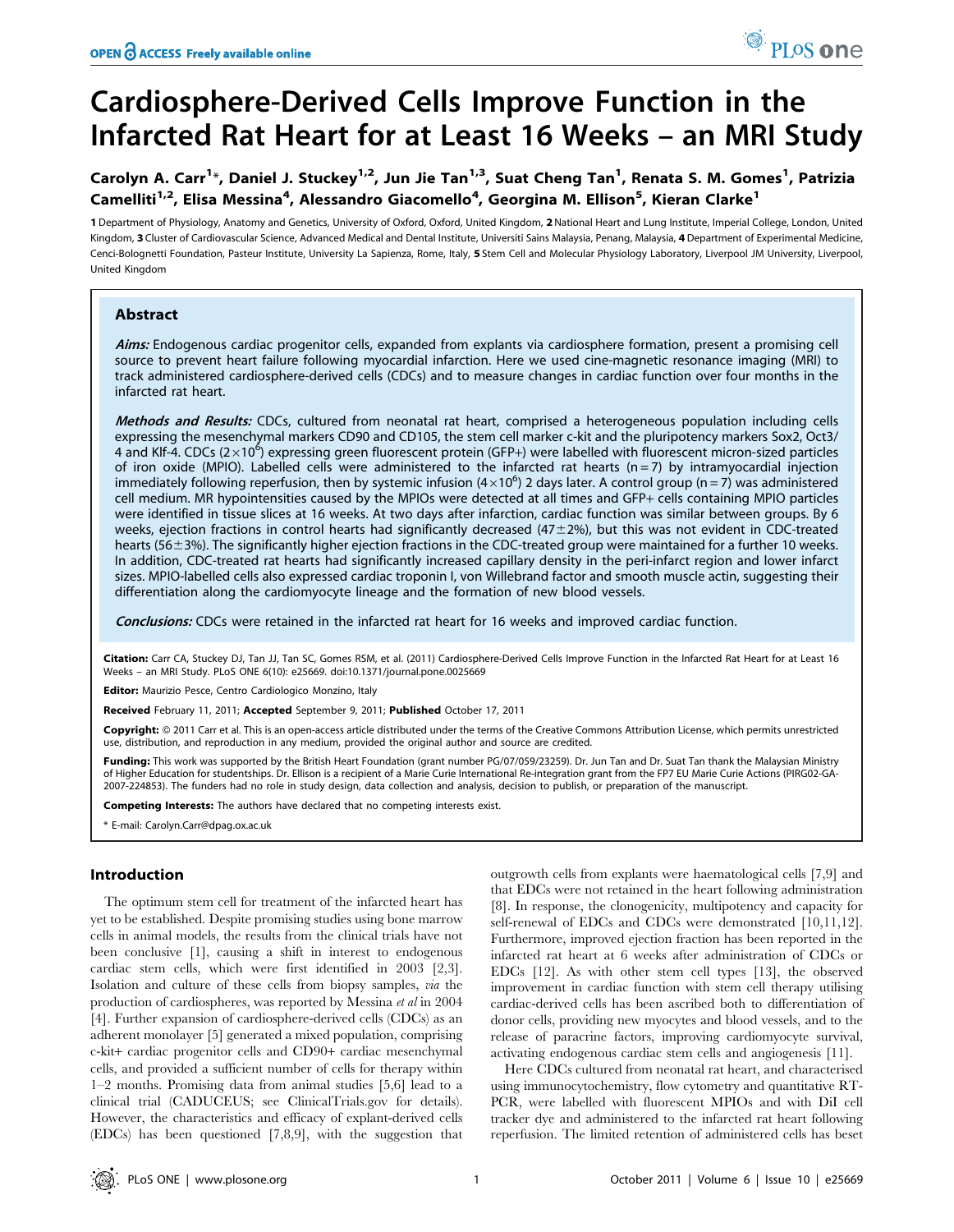stem cell studies for the heart, irrespective of the cell type used. Furthermore, the best mode and timings of injection have yet to be established. Therefore CDCs were administered twice, by direct injection at the time of coronary artery ligation and by systemic infusion after 2 days, thereby maximising the potential of the CDCs to improve function in the infarcted heart. High resolution MRI was used to track MPIO-labelled cells and to measure in vivo cardiac function at baseline and at regular intervals over a longterm follow up of 4 months following cell administration. Use of a cardiac progenitor cell, a model of infarction/reperfusion and high resolution non-invasive MRI, has allowed us to further validate the potential of CDCs by showing that CDCs are retained in the heart for at least 16 weeks and we show for the first time that CDC therapy provides long-term improvement in cardiac function.

## Materials and Methods

## Animals

Sprague Dawley rats (Harlan, UK) and Sprague Dawley SD-Tg(GFP)2BalRrrc rats (SD-GFP; Rat Resource and Research Centre, Missouri) were allowed free access to standard rodent chow and water throughout the study. All investigations conformed to the Guide for the Care and Use of Laboratory Animals published by the US National Institutes of Health (NIH Publication No. 85-23, revised 1996), the Home Office Guidance on the Operation of the Animals (Scientific Procedures) Act, 1986 (HMSO), and to institutional guidelines. Approval was granted by the University of Oxford Animal Ethics Review Committees and the Home Office (Project Licence numbers 30/2278 and 30/2755).

#### Rat CDC isolation and culture

Rat CDCs were cultured according to the method of Smith et al [5]. SD-GFP neonatal rats were sacrificed by cervical dislocation. Hearts were isolated, washed with Dulbecco's phosphate buffered saline (DPBS; Invitrogen) and minced into small explant pieces in 0.05% trypsin-EDTA (Invitrogen). Explants were plated on fibronectin-coated petri dishes with 1.5 ml of complete explant medium (CEM) comprising Iscove's modified Dulbecco's medium (IMDM; Invitrogen) supplemented with 20% foetal bovine serum (FBS; Invitrogen), 1 U/ml penicillin, 1 ug/ml streptomycin and 0.2 mM L-glutamine (Gibco). After 3-4 days in 5%  $CO_2$  at 37°C, small, round, phase bright cells grew out from the explants over a bed of stromal-like cells. Once they reached 80–90% confluency, these explant-derived cells (EDCs) were isolated using trypsin and re-plated on poly-d-lysine coated 24 well plates in cardiosphere growth medium (CGM) comprising 65% Dulbecco's modified eagle medium (DMEM/F12), 35% IMDM, 7% FBS, 2% B27 (Invitrogen), 25 ng/ml cardiotrophin (Peprotech EC), 10 ng/ml epidermal growth factor (EGF; Peprotech EC), 20 ng/ml basic fibroblast growth factor (FGF; Promega) and 5 units thrombin (Sigma). EDCs could be harvested every 7 days, for up to 4 weeks.

Cardiospheres formed after 2–3 days, when they were harvested by mechanical trituration and plated in CEM in fibronectincoated flasks. Cardiosphere-derived cells (CDCs) were passaged every 5–7 days to passage 2. Secondary cardiospheres could be formed by replating CDCs in CGM in poly-lysine coated 24 well plates.

## CDC labelling

CDCs were incubated overnight with micron-sized particles of iron oxide (MPIO; 2 µl/cm<sup>2</sup>, encapsulated magnetic microspheres, Bangs Laboratories Inc.), on the day prior to transplantation. Viability and proliferation of MPIO-labelled CDCs was

measured over 3 days using the LIVE/DEAD cell cytotoxicity kit (Molecular Probes). For the in vivo study, MPIO-labelled CDCs were washed twice with PBS and stained with DiI (Molecular Probes) in PBS for 30 minutes before trypsinization. Approximately  $2\times10^6$  cells were suspended in 50 µl CEM for direct injection to the myocardium and  $4\times10^6$  cells were suspended in 500 ml CEM for systemic infusion. For MR microscopy, MPIOlabelled CDCs were suspended in 1% agarose doped with gadolinium DTPA (4 µl/ml).

## CDC differentiation into cardiomyocytes

CDCs were plated in 6 well plates coated with 0.1% gelatin at a density of  $10,000$  cells/cm<sup>2</sup> and incubated overnight in CEM. Medium was changed to differentiation medium (45% IMDM, 45% DMEM, 10% ESQ FBS (Invitrogen), Insulin-transferrinselenium (1 $\times$ ; Invitrogen) and 300  $\mu$ M ascorbic acid) for 6– 8 hours, followed by incubation with differentiation medium containing  $1 \mu M$  dimethyl sulphoxide (DMSO) for 10 days, with fresh medium added every 2 days.

#### Characterisation of CDCs using qRT-PCR

Primers were designed using Primer3 software based on interpretation of GenBank or Ensembl Genome Browser search results and are listed in File S1. Total RNA was extracted using Trizol (Sigma) and treated with Turbo DNA-free (Ambion). Complementary DNA (cDNA) was synthesized from the treated RNA template using AB high capacity transcriptase kit (Applied Biosystem). Real time PCR amplification was performed (AB StepOnePlus Real-Time, CA) and all data were analyzed using the published  $2^{-\Delta\Delta Ct}$  method [14] with the StepOne modification where the amplification efficiencies of the target and reference genes were not equal. Relative mRNA levels were normalized to GAPDH and expressed relative to neonatal whole heart total RNA. Further details are provided in File S1.

#### Characterisation of CDCs using immunocytochemistry

Cells  $(8 \times 10^4/80 \text{ }\mu\text{)}$  cultured on chamber slides were fixed with 4% PFA on ice for 20 minutes. For intracellular staining, cells were permeabilized with 0.1% triton X in PBS for 10 minutes. This step was omitted for cytoplasmic staining. Then cells were blocked with 10% donkey serum for 30 minutes and stained with primary antibody (see File S1) overnight at  $4^{\circ}$ C. After rinsing, cells were labelled with secondary antibody for one hour at  $37^{\circ}$ C, counterstained with 4',6-diamidino-2-phenylindole (DAPI, Sigma) and mounted with VECTASHIELD® mounting medium. Negative control staining was performed whereby the primary antibody was omitted. Immunostaining was visualized and analyzed using laser scanning confocal microscopy (Zeiss LSM510 and LSM710 Meta laser confocal microscope). For quantification of cardiac troponin I (cTnI) staining, the percentage of positively stained cells was counted in 18 representative fields from 3 experiments (at  $400 \times$  magnification).

## Rat myocardial infarction and CDC administration

The left anterior descending (LAD) coronary artery of female SD rats (200–250 g,  $n = 14$ ) was occluded using the method of Michael et al [15]. In brief, following anaesthesia, using 2% isoflurane in  $O_2$ , and thoracotamy, the pericardium was removed and a 5-0 prolene suture placed under the LAD, about 2 mm from the origin. The suture was tied around a small piece of PE tubing, occluding the LAD, and the chest closed. After 50 minutes, the chest was re-opened and the tubing removed to allow reperfusion. Ten minutes after ischaemia/reperfusion, CDCs  $(2 \times 10^6$  in 50 µl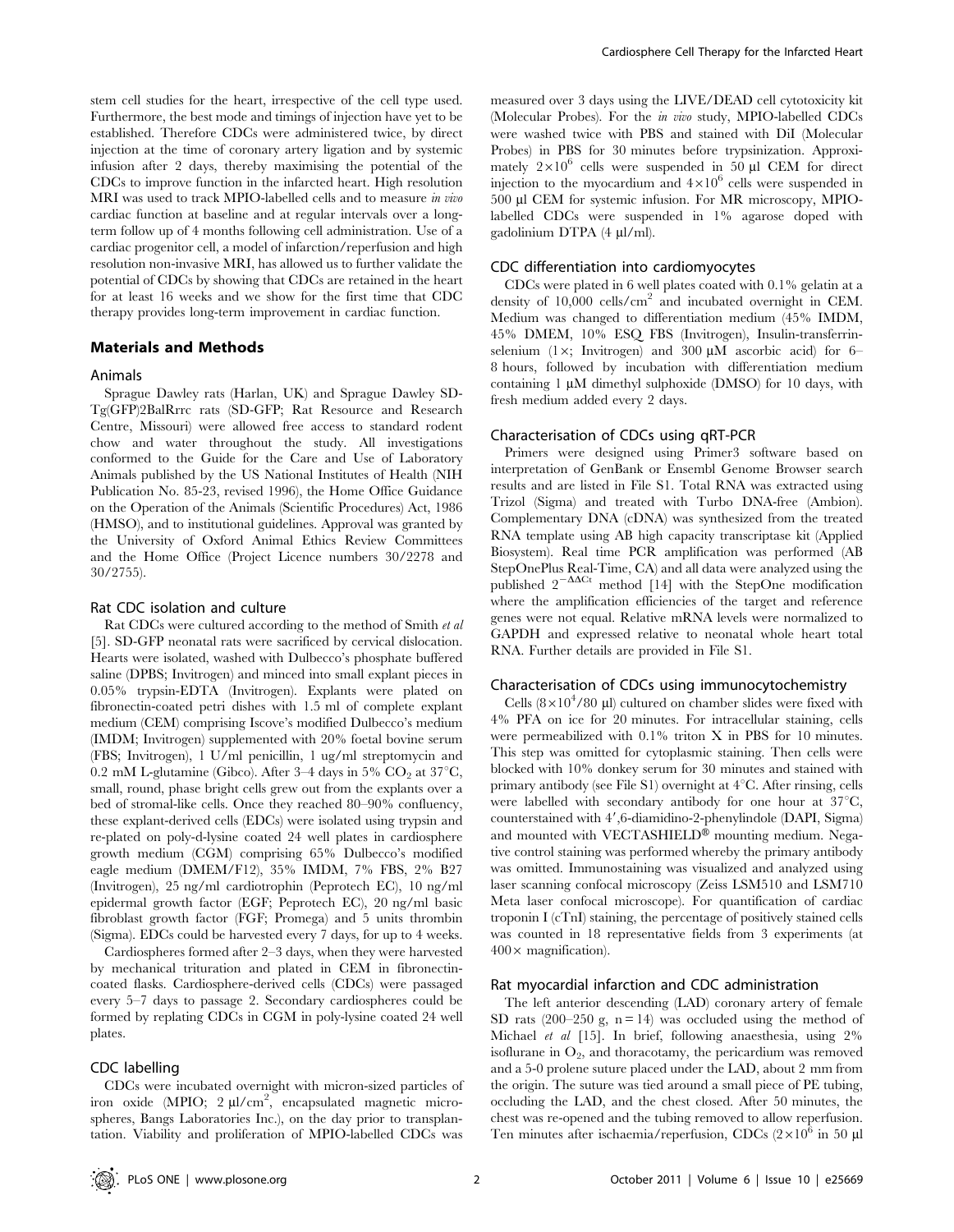CEM;  $n = 7$ ; CDC-treated group) or medium (50 µl CEM;  $n = 7$ ; Control group) were injected over four sites in the peri-infarct region. Two days after MI, a bolus of CDCs  $(4\times10^6$  in 500 µl CEM) or medium (500 µl CEM) was administered via the tail vein to the CDC-treated and control group, respectively. In sham animals  $(n = 3)$ , the thoracotamy was performed but no stitch placed in the heart.

#### Cardiac cine MRI

Cardiac cine MRI was performed as previously described [16]. Briefly, rats were anaesthetised with  $2.5\%$  isoflurane in  $O_2$ , positioned supine in a purpose built cradle and lowered into a 60 mm birdcage coil in a vertical bore 500 MHz, 11.7 T MR system with a Bruker console running Paravision 2.1.1. A stack of 7–8 contiguous 1.5 mm true short axis ECG-gated cine images were acquired to cover the entire left ventricle. The epicardial and endocardial borders were outlined in end diastolic and systolic frames using the freehand drawing tool in Image J [17]. Cardiac mass and left ventricular volumes were summed over the whole heart. Further details are provided in File S1. Animals were sacrificed by overdose of pentobarbitone after the final MR images were acquired.

## High resolution 3D MR microscopy

Hearts ( $n = 4$ ; 2 hearts from each group) were isolated and fixed in 4% (w/v) paraformaldehyde (Sigma, UK) in phosphate buffered saline (pH 7.2) and embedded in  $1\%$  (w/v) agarose doped with gadolinium DTPA in a 20 mm NMR-tube. High-resolution MRI was performed in a 20 mm quadrature-driven birdcage coil (Rapid Biomedical, Würzburg, Germany) using a fast gradient echo sequence (see File S1 for details).

#### Histological analysis

Infarcted hearts  $(n = 10; 5$  hearts from each group) were isolated, cut into basal and apical halves and frozen in OCT (Tissue-Tek) over dry ice. Frozen sections were cut into serial 10 mm slices and stained with or picro-Sirius Red. The amount of positive staining was quantified using ImagePro Plus 5.0 (MediaCybernetics Inc, Bethesda, Md) image analysis software. Infarct volume was calculated by multiplying the area of infarcted tissue in each tissue slice by the distance between those slices in the heart (1.5 mm).

#### Immunohistochemistry

Capillary density. In a humidity chamber, tissue sections were fixed in 4% paraformaldehyde for 10 minutes at room temperature, washed and permeabilized with 0.5% Triton for 10 minutes at room temperature. Sections were incubated for 20 minutes with diluted normal mouse blocking serum and then with PECAM-1/CD31 mouse anti-rat (AbD Serotec, MCA1334G; 1:100 dilution), for 1 hour at room temperature. The sections were washed and incubated with biotinylated anti mouse secondary antibody (Vectastain ABC kit; Vector Laboratories, PK-4002) for 30 minutes at room temperature, followed by incubation with DAB Perosidase Substrate kit (Vector Laboratories, SK-4100) for 10 minutes and mounting. Images were acquired on  $\times10$  magnification with a GETI light microscope connected to Cannon Digital camera. CD31 was quantified using ImageJ.

Cell characterization. Frozen tissue sections were fixed using ethanol-glycine fixative for 20 minutes at room temperature and blocked with 10% donkey serum in PBS for 30 minutes. Tissue sections were incubated with primary antibody (see File S1) at  $4^{\circ}$ C overnight. After rinsing, tissue was labelled with secondary antibody for 1 hour, counterstained with DAPI and mounted with VECTASHIELD<sup>®</sup> mounting medium. Negative control staining was performed whereby the primary antibody was omitted. Immunostaining was visualized and analyzed using laser scanning confocal microscopy (Zeiss LSM510 and LSM710 Meta laser confocal microscope). The proportion of cells labelled with MPIO that also stained for cTnI, SMA or vWF was quantified in the infarct/peri-infarct region of the heart from at least 10 representative fields from 3 hearts (at  $63 \times$  magnification). A capillary was defined as 1 or 2 endothelial cells spanning the vWF-positive vessel circumference. An arteriole was defined as 2 or more SMA positive cells spanning the vessel circumference.

#### Statistical analysis

Results are presented as means  $\pm$  standard errors. Differences were considered significant at  $p<0.05$ , determined using analysis of variance with a post hoc t-test with Tukey correction or a Student's t-test (SPSS).

## Results

#### CDC culture and characterisation

Explant-derived cells (EDCs) were harvested and cultured to form cardiospheres, which were then expanded as a monolayer culture to passage 2 (p2) as CDCs within 3–4 weeks of biopsy. Flow cytometry revealed that  $3.0\pm0.1\%$  of p2 CDCs expressed the stem cell marker c-kit,  $71\pm7\%$  expressed CD90 and  $10\pm2\%$ expressed the fibroblast marker, DDR2 (Figure 1A & 1B), indicating a largely mesenchymal cell population (figure S1). Less than 1% of CDCs expressed CD45 (data not shown). Gene expression was analysed using quantitative RT-PCR and expressed relative to expression in neonatal rat heart (Figure 1C). CDCs expressed c-kit, the cardiac transcription factor GATA-4 and the glycoprotein CD105  $(4.1 \pm 0.3\% , 10.2 \pm 0.7\% )$  and  $42\pm17$ % of that in neonatal heart, respectively) with high levels of CD90 (14 $\pm$ 1 fold higher than in neonatal heart.

Using immunocytochemistry, cells were found to express the pluripotency markers, Oct3/4, Sox2, and Klf-4, with little or no expression of Nanog (Figure 1D). In line with the flow cytometry data, immunocytochemistry showed that approximately 2% of CDCs expressed c-kit (Figure 1D). Cardiosphere-derived cells expressed the cardiac transcription factors, GATA-4 and Nkx2.5 indicative of their origin and also showed multipotency through spontaneous differentiation into the three main cardiac lineages; endothelial (positive for von Willibrand factor (vWF)), smooth muscle (positive for  $\alpha$ -smooth muscle actin (SMA)) and cardiomyocyte (positive for  $\alpha$ -sarcomeric actin) (Figure 1D). Cycling cells were detected by staining for Ki67 (Figure 1D). CDCs cultured to full confluency showed increased expression of  $\alpha$ -sarcomeric actin and began to express cardiac troponin T (figure S2). Culture in differentiation medium containing DMSO for 10 days promoted CDC differentiation further along the cardiomyocyte lineage, detected by immunostaining for cardiac troponin T and increased mRNA expression of Nkx2.5, cardiac troponin T and myosin heavy chain. (Figure 1E and Figure S2). Cells treated with DMSO began to adopt an elongated morphology more indicative of a cardiomyocyte and to show striations not evident in the cells cultured beyond confluency (figure S2).

Although the CD90+ population may include cardiac fibroblasts [7], only 10% of CDCs expressed the fibroblast marker DDR2 [18] and the detection of Oct 3/4, Sox2 and Klf-4 confirmed the presence of pluripotent stem cells within the CDC population. Furthermore, treatment with DMSO induced differ-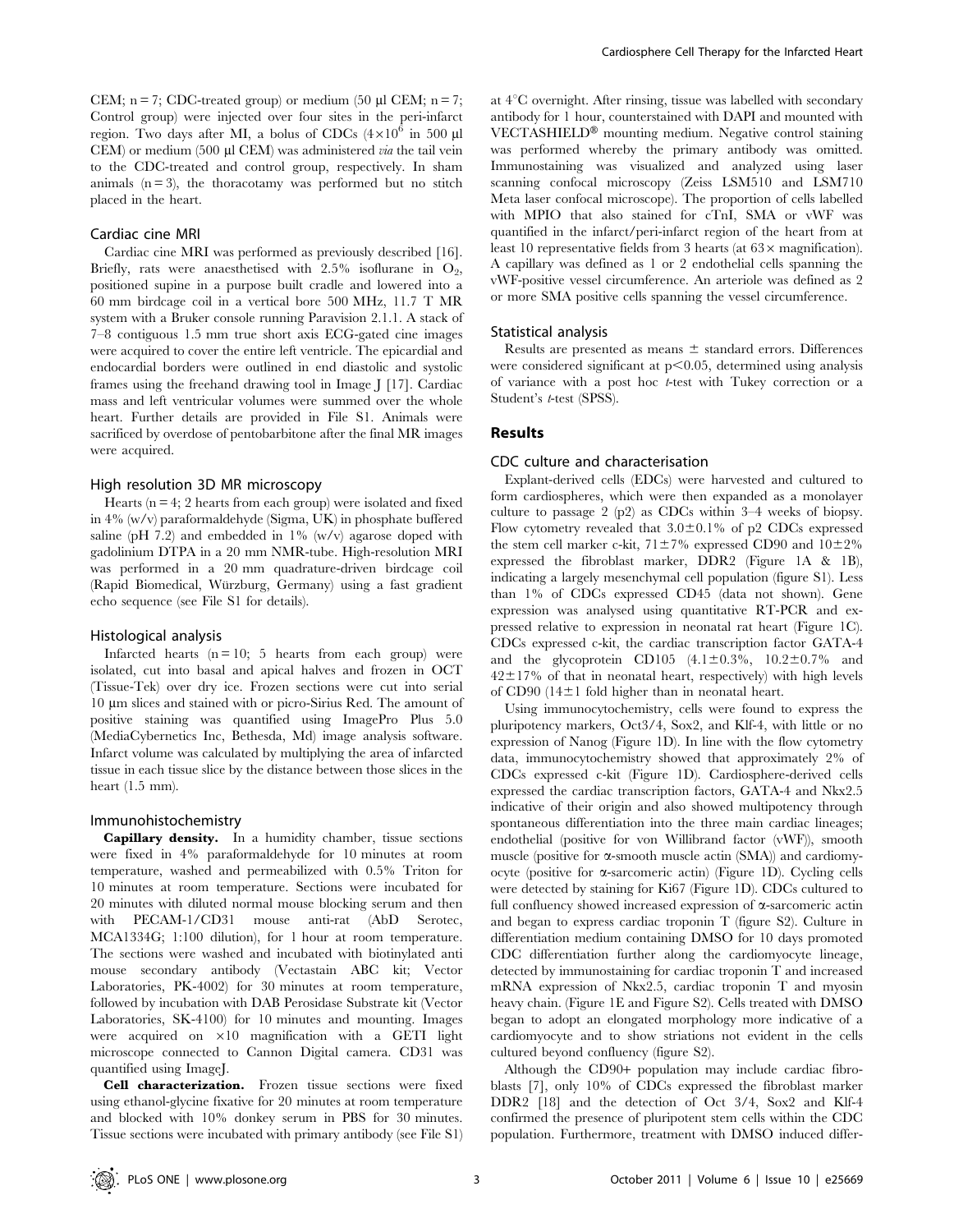

Figure 1. Characterisation of CDCs. Surface marker expression and mRNA in passage 2 CDCs was measured using (A, B) flow cytometry for c-kit, CD90 and DDR2, representative plots are shown in (A) and quantication in (B); (C) qRT-PCR for c-kit, GATA-4, CD105 and CD90, expressed relative to 100% expression in neonatal heart and normalised to GAPDH; and (D) immunocytochemistry for Oct3/4, Sox2, Nanog, KLF-4, c-kit, GATA-4, Nkx2.5, von Willibrand factor (vWF),  $\alpha$ –smooth muscle actin ( $\alpha$ –SMA),  $\alpha$ –sarcomeric actin and Ki67. (E & F) Incubation with DMSO for 10 days promoted differentiation along the cardiac lineage as shown by increased protein expression of cTroponin I (E: green) and mRNA expression of Nkx2.5, Troponin T and myosin heavy chain (MyHC) (F). doi:10.1371/journal.pone.0025669.g001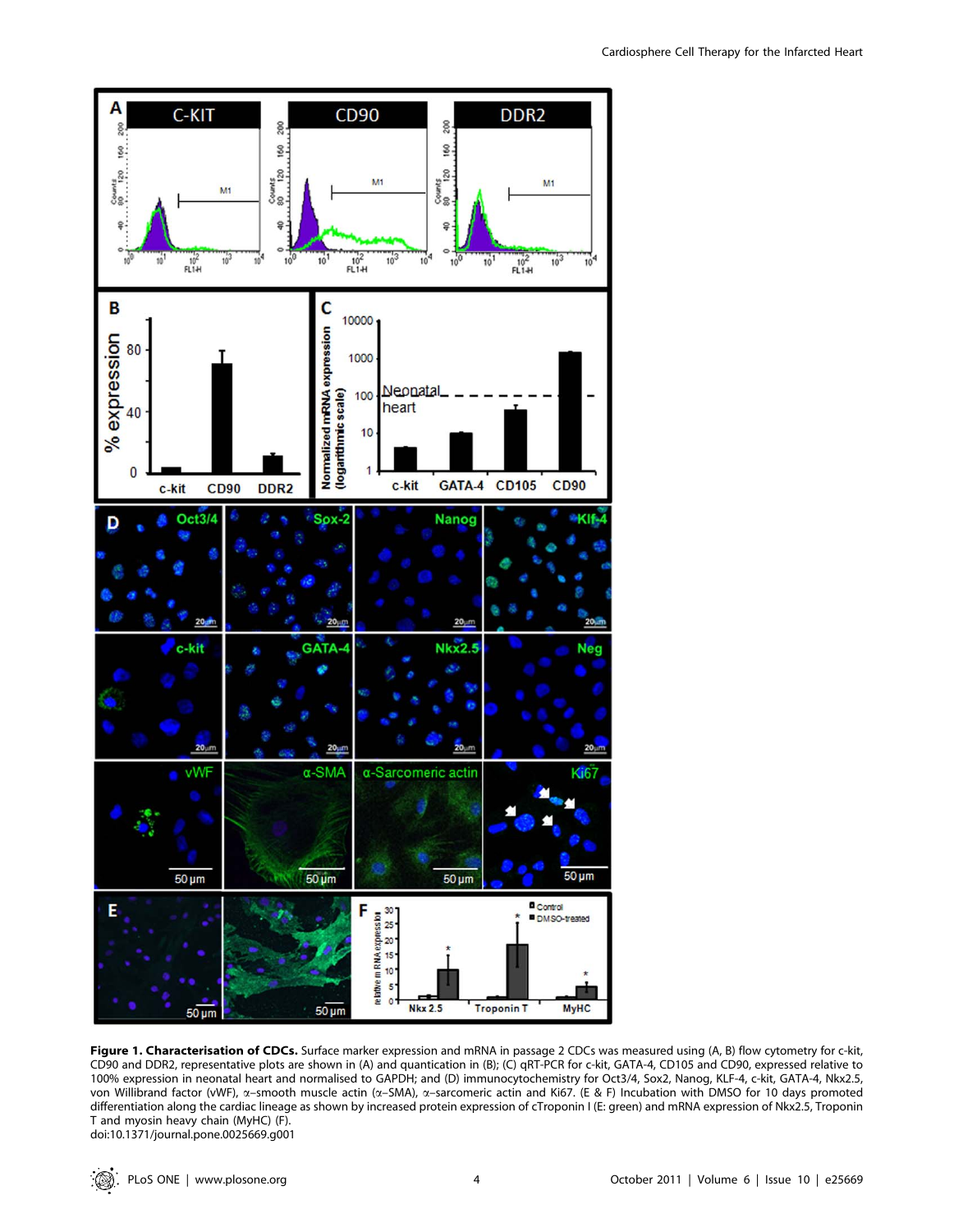entiation and expression of cTnT in a higher percentage of cells  $(19\pm6\%)$  than the proportion of c-kit+ cells present  $(3.0\pm0.1\%)$ suggesting that the CDC population contains a c-kit negative population of cells capable of differentiation into cardiomyocytes.

## MPIO labelling

The viability of the CDCs was not altered after labelling with fluorescent microparticles of iron oxide (MPIO; Figure 2A). MPIO-labelled cells formed secondary cardiospheres (Figure 2B) and proliferated at a rate comparable with unlabelled CDCs (Figure 2C). MPIO-labelled CDCs were imaged using MR with a  $4\times10^6$  voxels/ml resolution. It was found that  $10^5$  labelled cells, suspended in 0.6 ml agarose, caused a large signal void (Figure 2D). When only  $1\%$  of the  $10^5$  CDCs were MPIOlabelled, small regions of signal void were detected throughout the phantom, indicating that the labelled cells could be detected with single cell resolution.

## Cardiac function

Cine-MRI was used to measure cardiac morphology and function at baseline (2 days post MI) and at 2, 6, 10 and 16 weeks after MI and the administration of CDCs (Figure 3). At baseline, there were no significant differences between control and CDCtreated hearts in ejection fraction (EF), end diastolic volume (EDV), end systolic volume (ESV), stroke volume (SV) or cardiac output (CO) (see Figure 3 and table S1). In control hearts, cardiac remodelling resulted in a significant decrease in EF between baseline and 2 weeks and again between 2 and 6 weeks, such that, by 6 weeks, control heart EF had decreased by 13% (EF  $47\pm2\%$ ,  $p<0.05$  vs. baseline) and was significantly lower than that of CDCtreated hearts (EF  $56\pm3\%$ , p $<0.05$  vs. control). This 9% difference in ejection fraction was maintained to 16 weeks post MI such that the ejection fractions of CDC-treated hearts were not

significantly different from shams (EF sham  $67\pm2\%$ ; control 47±3% p<0.05 vs sham; CDC 57±3%, p<0.05 vs control, ns vs sham; Figure 3). Although both control and CDC-treated hearts showed significant dilation by two weeks, the end systolic volume of the CDC-treated hearts was significantly smaller at 2 weeks than that of the control hearts (ESV sham  $76\pm9$  mm<sup>3</sup>, control  $247 \pm 27$  mm<sup>3</sup>, p $< 0.05$  vs sham; CDC 177 $\pm$ 13 mm<sup>3</sup>, p $< 0.05$  vs sham and control). Further remodelling was attenuated in CDCtreated hearts, compared with control hearts, such that at later time points end systolic volumes of control hearts, but not of CDCtreated hearts, were significantly larger than those of shams (Figure 3). Relative infarct size (measured as the area of the myocardial wall that was akinetic) was the same in all infarcted hearts at 2 days (control  $24 \pm 4$  mm<sup>2</sup>,  $9 \pm 1$ % of LV wall, CDCtreated  $24\pm4$  mm<sup>2</sup>,  $9\pm2\%$ ), and by 10 weeks had increased significantly in control hearts but not in CDC-treated hearts (control  $56\pm4$  mm<sup>2</sup>,  $15\pm2\%$ , p<0.05 vs baseline; CDC-treated  $38\pm4$  mm<sup>2</sup>,  $12\pm2\%$ , ns vs baseline; Figure 3). At 16 weeks, the infarct size in CDC-treated hearts was significantly lower than that in control infarcted hearts (control  $61\pm9$  mm<sup>2</sup>,  $16\pm2\%$ , CDCtreated  $36\pm7$  mm<sup>2</sup>,  $10\pm1\%$ ,  $p<0.05$  vs control; Figure 3). End systolic posterior wall thickness was comparable between the three groups. At 2 and 6 weeks, the peri-infarct wall at end-systole was significantly thinner than at baseline in both infarct groups, however by 10 weeks CDC treatment had restored the wall thickness such that the peri-infarct region in the CDC-treated group was significantly thicker at end systole than that in the control group (control  $2.1\pm0.04$  mm, CDC  $2.5\pm0.1$  mm, p $<0.05$ vs control; Figure 3).

## CDC Retention and cardiac morphology

Hypointensities caused by the MPIO particles were detected at all times in the infarct region of CDC-treated hearts using in vivo



Figure 2. CDCs were not adversely affected by labelling with MPIOs and could be detected using MR microscopy. (A) CDCs endocytosed fluorescent MPIOs during overnight incubation; (B) MPIO-labelled CDCs retained the ability to form cardiospheres; (C) live (blue) and dead (red) cell numbers were comparable between unlabelled and MPIO-labelled CDCs; (D) MPIO-labelled CDCs could be detected at the single cell level (10<sup>3</sup> cells / 0.5 µl, arrows) using MR microscopy. doi:10.1371/journal.pone.0025669.g002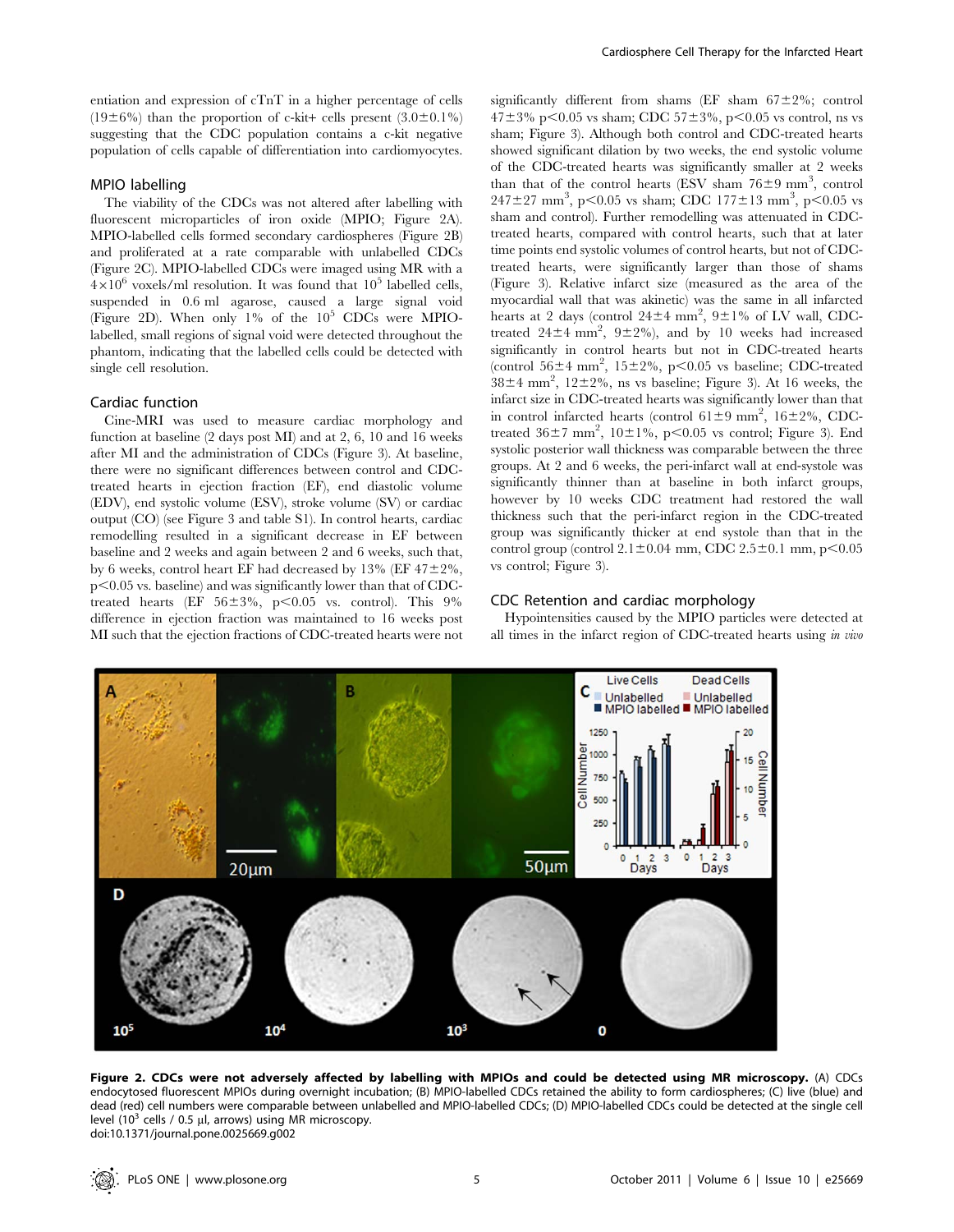

Figure 3. CDC administration improved cardiac function. Cardiac ejection fraction, end systolic volume, end diastolic volume, stroke volume, relative infarct size and end-systolic peri-infarct thickness, measured over 16 weeks using MRI, showed that cardiac function in the infarcted hearts was improved by administration of CDCs. \* p<0.05 vs sham ; # p<0.05 vs control;  $\dagger$  p<0.05 vs 2 days (shown only for infarct size and peri-infarct thickness for clarity). doi:10.1371/journal.pone.0025669.g003

MRI (Figure 4A) and could be measured with high resolution using ex vivo microscopy (Figure 4A). The dragon green fluorescence of the MPIOs was clearly detected in tissue slices (Figures 4B–D, 5A–D). Donor cells expressing GFP were detected using antibody labelling, which co-localised with detection of fluorescence from the MPIOs (Figure 4B and Figure S3). Furthermore, although macrophages were detected in tissue slices, by antibody labelling for CD68, they were not labelled with the MPIOs (Figure 4C), showing that MPIO-labelled CDCs survived in the myocardium at 16 weeks and neither they nor the iron particles had been taken up by the infiltrating macrophages. Cells labelled both with MPIOs and with DiI were located in abundance in the fibrotic region of the scar, in the epicardium and, more rarely, in remote myocardium. MPIO-labelled CDCs were not positive for vimentin and therefore the cells did not appear to be myofibroblasts (Figure 4D). Regenerating myocardial cells were detected by co-localisation of immuno-staining for cTnI, vWF, and SMA with MPIO and DiI labelling (Figure 5A–D).  $49\pm3\%$  of MPIO-labelled cells in the infarct/peri-infarct region also expressed cTnI (Figure 5A & D),  $12\pm3\%$  in vWF-positive capillaries (Figure 5B) and  $8\pm2\%$  were detected in SMA-positive arterioles (Figure 5C). The MPIO/cTnI double positive cells remained small in size, indicative of a not fully matured CDCderived cardiomyocyte. Although these immature cardiomyocytes expressed a small amount of connexin 43, these were not in connection with neighbouring and survived myocytes and therefore no gap junctions were formed (Figure 5D). Infarct size was measured using MR and by histological staining of tissue slices taken to corresponded with the position of the MR imaging slices (Figure 6A). Collagen density, measured using picro-Sirius Red staining, correlated with the size of the akinetic region of the myocardial wall measured in the in vivo MR images (Figure 6B). Collagen density was reduced by  $40\%$  (p $< 0.05$ ) in CDC-treated hearts compared with untreated control hearts (Figure 6C). Capillary density, measured using immuno-staining for CD31 (Figure 6D), was increased by  $44\%$  (p $\leq$ 0.05) in the peri-infarct region of CDC-treated hearts compared with control hearts (Figure 6E). In summary, CDCs were retained in the infarcted rat heart for at least 16 weeks, increased ejection fraction and capillary density, and ameliorated the increase in end systolic volume and relative infarct size compared with untreated infarcted rat hearts.

#### **Discussion**

Here, we have used MRI to show for the first time that cardiac function was improved and maintained over long-term follow-up in the rat heart following ischaemia/reperfusion and cardiospherederived cell therapy.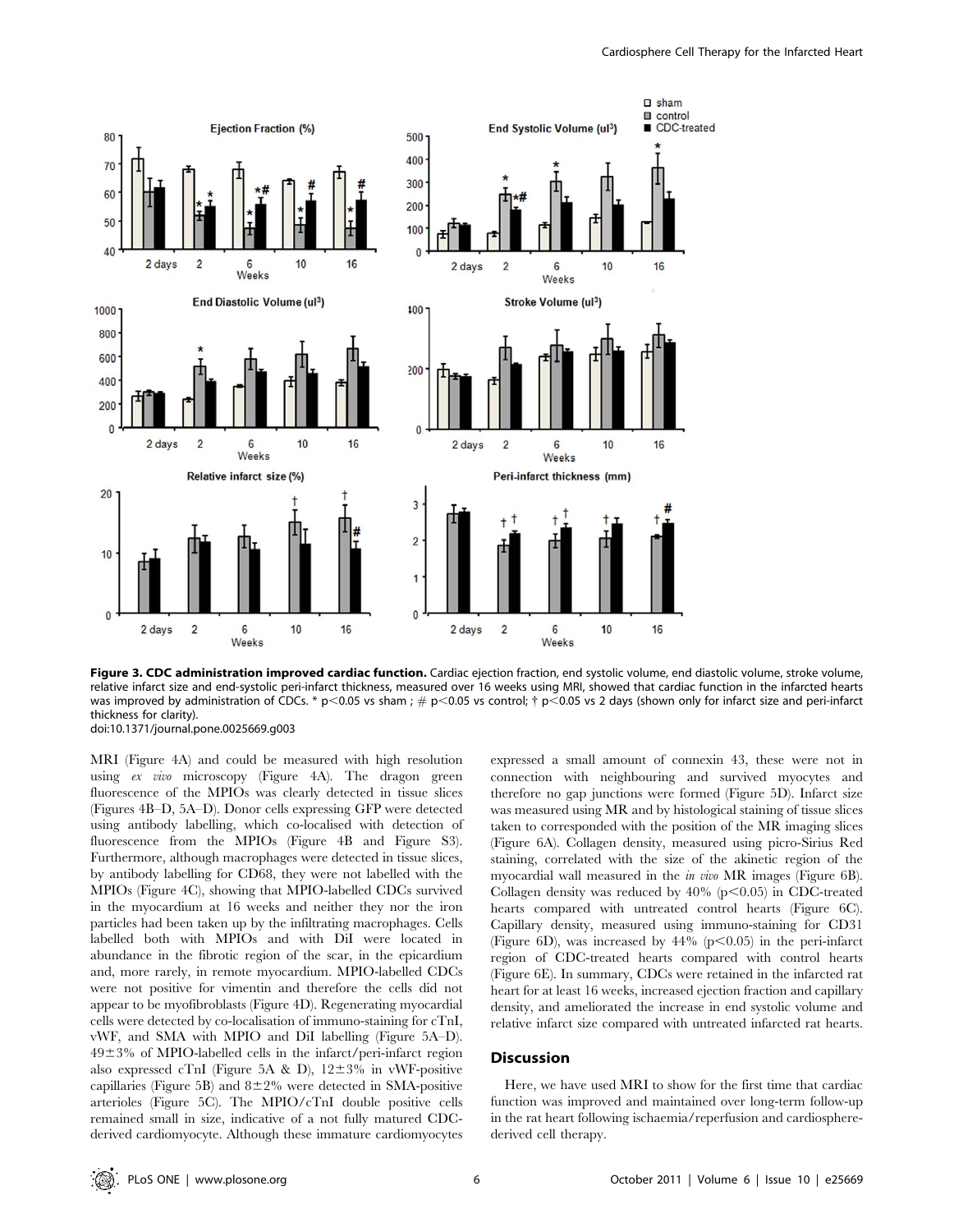

Figure 4. MPIO-labelled CDCs were tracked in vivo and identified in tissue sections. A: Regions of hypointensity due to MPIOs (arrows) were detected in CDC-treated hearts using in vivo MRI for 16 weeks after administration, and confirmed using ex vivo MR microscopy (example images from the same heart at 2 days, 2 weeks and 16 weeks are shown, in vivo top, left & right, bottom left, ex vivo bottom right). B: In tissue slices, MPIOs (green) were shown to co-localise with expression of GFP (magenta). C: Macrophages were detected in tissue slices, by antibody labelling for CD68 (magenta, yellow arrowheads), but were not labelled with DiI (red) or MPIOs (green, white arrows). D: No vimentin positive/MPIO/DiI positive cells were observed and therefore the cells did not appear to be myofibroblasts. doi:10.1371/journal.pone.0025669.g004

CDCs are an heterogeneous mixture of cells reported to include c-kit+/CD105+ cardiac progenitor cells, CD90+/CD105+ cardiac mesenchymal cells and CD31+/CD34+ endothelial cells [10]. Andersen et al [7] suggested that cells cultured using the explant protocol comprise a mixture of fibroblasts and blood-borne cells, however we found that less than 10% of cells expressed the fibroblast marker DDR2 [18] and less than 1% were CD45+ haematopoietic cells. CDCs from neonatal rat heart were cultured to p2 within one month of biopsy. The percentage of c-kit+ cells at p2 was lower than reported by Smith et al [5], with mRNA expression comparable with that shown by Andersen et al [7]. Nevertheless, cells expressing the pluripotent markers Oct3/4 and Sox-2 were detected within the CDC population. Li et al reported that cardiosphere culture increased expression of Sox-2 and Nanog in human CDCs but that this expression was lower after 3 days of monolayer culture [19]. Furthermore, GATA-4 high c-kit+ cardiac stem progenitor cells (CSCs), which are committed to the cardiomyocyte lineage and show enhanced cardiomyocyte differentiation, have decreased cardiosphere generation capability, compared to GATA-4 low c-kit+ CSCs, which consist of more primitive (Oct-4 and Sox-2 positive) stem cells [20] . The expression of the pluripotent markers, Oct-4 and Sox-2, and the cardiac transcription factors, GATA-4 and Nkx2.5, in CDCs was heterogeneous, but evident in the majority of the cells (Figure 1). Down-regulation of the pluripotent markers is required for the cells to commit to the cardiac lineage, when there is an up-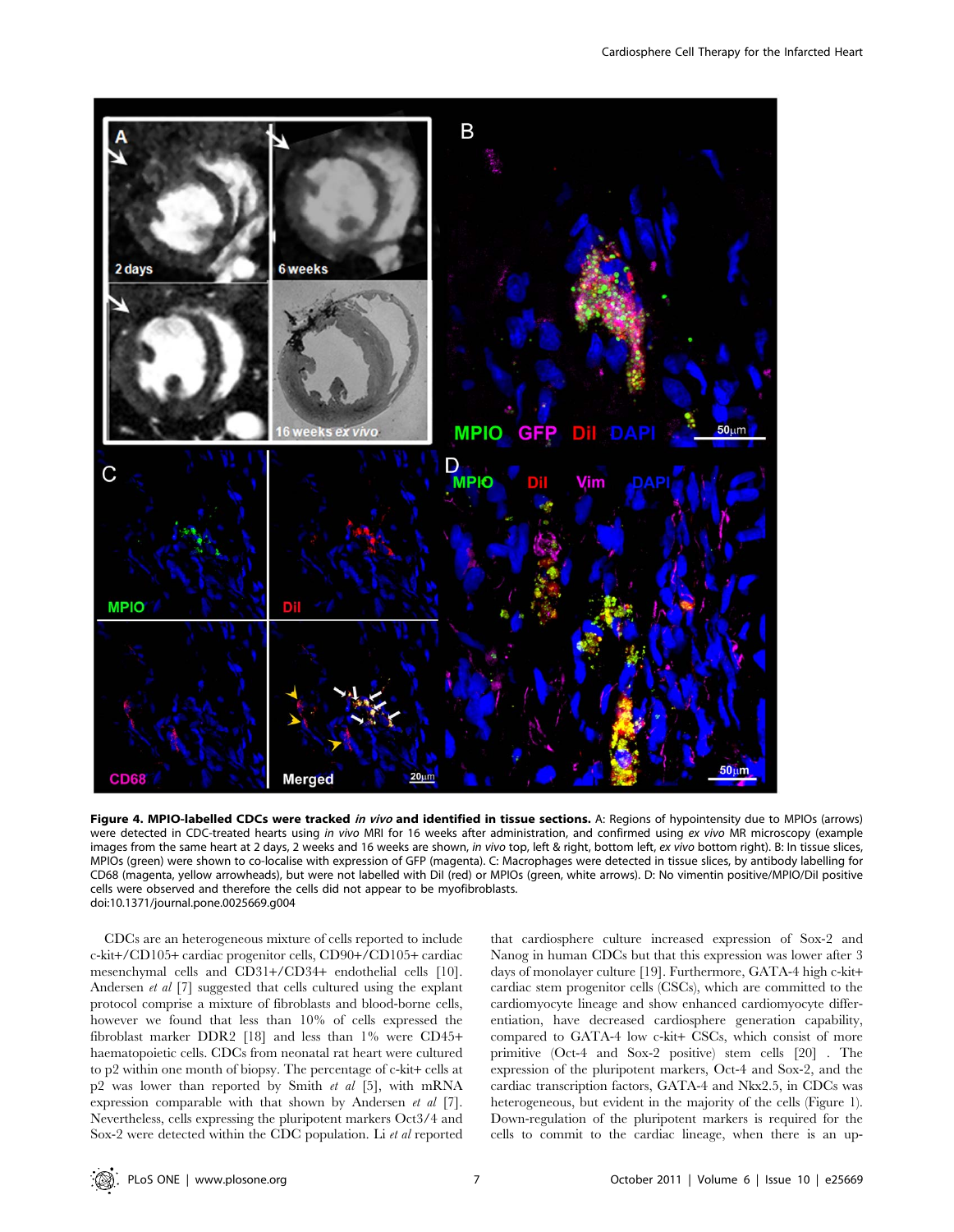

Figure 5. Differentiating CDCs were detected in tissue sections. Regenerating myocardial cells were detected by co-localisation of MPIO (green) and DiI (red) labelling with (A) immuno-staining for cTnI (magenta); (B) vWF-positive capillaries (magenta) and (C) SMA-positive arterioles (magenta, inset is at  $\times 2$  zoom), indicating de-novo cardiomyocyte and vessel formation from administered CDCs. (D) MPIO/cTnI positive small immature cells within the border zone expressed a small amount of connexin 43 (arrow), but these cells did not form gap junctions with mature cardiomyocytes.

doi:10.1371/journal.pone.0025669.g005

regulation of the cardiac transcription factors, such as Nkx2.5 and GATA-4 [21].

Treatment of CDCs with DMSO for 10 days promoted expression of cTnT, Nkx2.5 and myosin heavy chain, demonstrating their ability to differentiate into more mature myocyte precursors. Finally, the detection of  $\alpha$ -smooth muscle actin, von Willibrand factor and  $\alpha$ -sarcomeric actin suggested that CDCs contained cells capable of forming all three cardiac lineages. MRI, the gold standard for clinical measurement of cardiac function [22], produces accurate, reproducible measurements of cardiac function in rodents [23] and, in concert with iron oxide labelling of cells, can be used to demonstrate the success of donor cell administration and cell retention [24]. The validity of cell tracking using iron oxide has been questioned, as in vivo studies identified iron oxide nanoparticles in macrophages and not in the administered cells [25]. However, larger MPIOs were retained in administrated cells in vivo for 3 weeks in CDCs [26] and for 16 weeks in bone marrow cells [24,27]. Here, MPIOs were found to co-localise with DiI labelling, and expression of GFP confirmed that the majority of the MPIOs were retained within the donor cells 16 weeks after administration. Furthermore, although macrophages were detected in tissue slices, they did not co-localise with the MPIO particles. The MPIOs used here were encapsulated in a polymer which made the surface of the particle free of iron oxide. It may be that these larger, encapsulated particles are retained within the cell more successfully than iron oxide nanoparticles.

The reperfused heart is more appropriate and applicable for pre-clinical studies where cells are administered shortly after infarction. Although human myocardial infarction is followed by reperfusion of the occluded vessel using thrombolytics and/or percutaneous coronary intervention [28,29], most studies of stem cell therapy in rodents still use total occlusion of the coronary artery [5]. The infarct region following reperfusion differs substantially from that following total occlusion [30]. Reperfusion results in decreased infarct size and reduced remodelling [31], but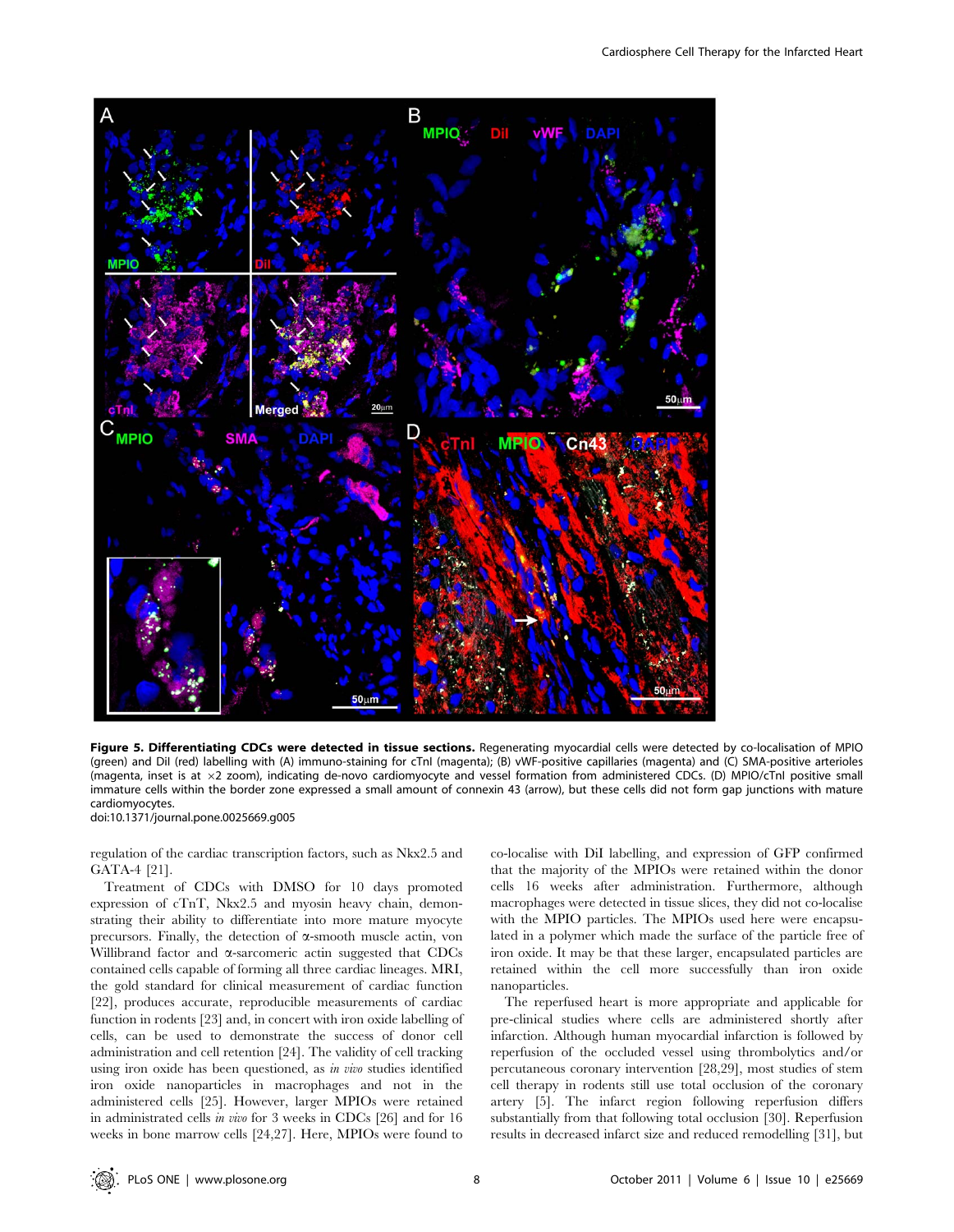

Figure 6. CDC administration reduced infarct size and increased capillary density. Infarct size measurements obtained using picro-Sirius red staining (A: top) and MRI (A: bottom) were found to correlate (B) and showed that CDC-treated hearts were less fibrotic than control hearts (C). Immuno-staining for CD31 showed increased capillary density in the peri-infarct region of CDC-treated hearts compared with controls; representative images are shown in (D) and quantified in (E). doi:10.1371/journal.pone.0025669.g006

also in an influx of reactive oxygen species and neutrophils, which cause myocyte necrosis [32]. As a result, the peri-infarct environment differs substantially between the two infarct models. The increased inflammatory reaction immediately following reperfusion may result in clearance of administered donor cells from the peri-infarct region. Therefore, CDCs were also delivered by systemic infusion after two days, when the initial inflammatory influx would have subsided [32].

Here in vivo cine MRI provided extensive characterisation of cardiac function in the rat heart immediately after ischaemia/ reperfusion and at four time points over the subsequent 16 weeks. Conflicting reports of the efficacy of endogenous cardiac cells cultured from tissue explants may be ascribed to differences in techniques and species. Intracoronary administration of  $3\times10^{6}$ porcine CDCs reduced infarct size and improved haemodynamic function in the pig heart 8 weeks after balloon occlusion and reperfusion [6], yet there was no improvement in ejection fraction. After injection of EDCs, expanded without forming cardiospheres, Li et al [8] observed no difference in cardiac function, haemodynamics or infarct size at 8 weeks between untreated mouse hearts and those injected with  $5\times10^5$  cells. In vivo bioluminescent imaging showed poor donor cell survival by 8 weeks. In contrast, also in the mouse, Davis et al [12] reported a 9% improvement in ejection fraction, measured using MRI, at 3 and 6 weeks after administration of  $1\times10^6$  EDCs and Chimenti et al [11] reported a 16% increase in ejection fraction, measured using 2D echocardiography, at three weeks after administration of  $1\times10^{5}$  CDCs. The significant progressive decline in cardiac function we observed in untreated infarcted rat hearts, shown by significantly decreased ejection fraction and increased end systolic volume, was prevented by CDC administration. Accurate measurement of cardiac morphology showed that the systolic wall thickness of the peri-infarct region was comparable in both groups at 2 weeks, but by 10 weeks CDC treatment had restored wall thickness in this region. This may have resulted from the CDCderived cardiomyocytes, increased capillary density and reduced fibrosis in treated hearts, as also reported by others [11].

The administered CDCs were predominantly localised within the fibrotic regions of the infarct. MPIO- and DiI-labelled cells expressing cTnI, vWF and SMA were detected in the infarct and, more rarely, in the remote myocardium, indicating differentiation of CDCs along the cardiomyocyte lineage and, less frequently, the formation of new blood vessels. However, less than half of the labelled cells within the infarct/peri-infarct region expressed cTnI and these cells were also small in size, suggesting an immature, fetal phenotype. Therefore, the major contribution to the observed long-term improvement in cardiac function most likely resulted from increased paracrine factors that reduced fibrosis and increased capillary density in CDC-treated hearts. Human CDCs secrete vascular endothelial growth factor, hepatocyte growth factor (HGF) and insulin-like growth factor 1 (IGF-1) leading to increased capillary density in the mouse heart 3 weeks after CDC administration [11]. Moreover, administration of HGF and IGF-1 to the infarcted pig heart resulted in activation and differentiation of endogenous c-kit<sup>+</sup> cardiac stem cells as well as improved cardiomyocyte survival, and reduced fibrosis and cardiomyocyte hypertrophy [33]. Further investigation is warranted to identify factors and conditions that promote the maturation of the CDCderived cardiomyocytes to a mature and functional phenotype within the infarcted region.

Despite producing a CDC population containing about 30% more CD90+ cardiac mesenchymal cells and 12% fewer c-kit+ cardiac progenitor cells than others [5], we found that a single injection of  $2\times10^6$  CDCs 10 minutes post ischaemia/reperfusion MI and a further bolus of  $4\times10^{6}$  CDCs administered systemically 2 days later, homed to the infarcted myocardium and were retained at 16 weeks follow-up. A significant proportion of CDCs differentiated towards the cardiomyocyte lineage. We also found lower fibrosis and increased capillary density at 16 weeks, suggesting the release of paracrine factors by the transplanted CDCs. Importantly, these changes resulted in improved cardiac function at 4 months, which was not evident in the control group that did not receive CDC treatment. Thus, cardiosphere-derived cells may be expanded from biopsy samples to provide a cell